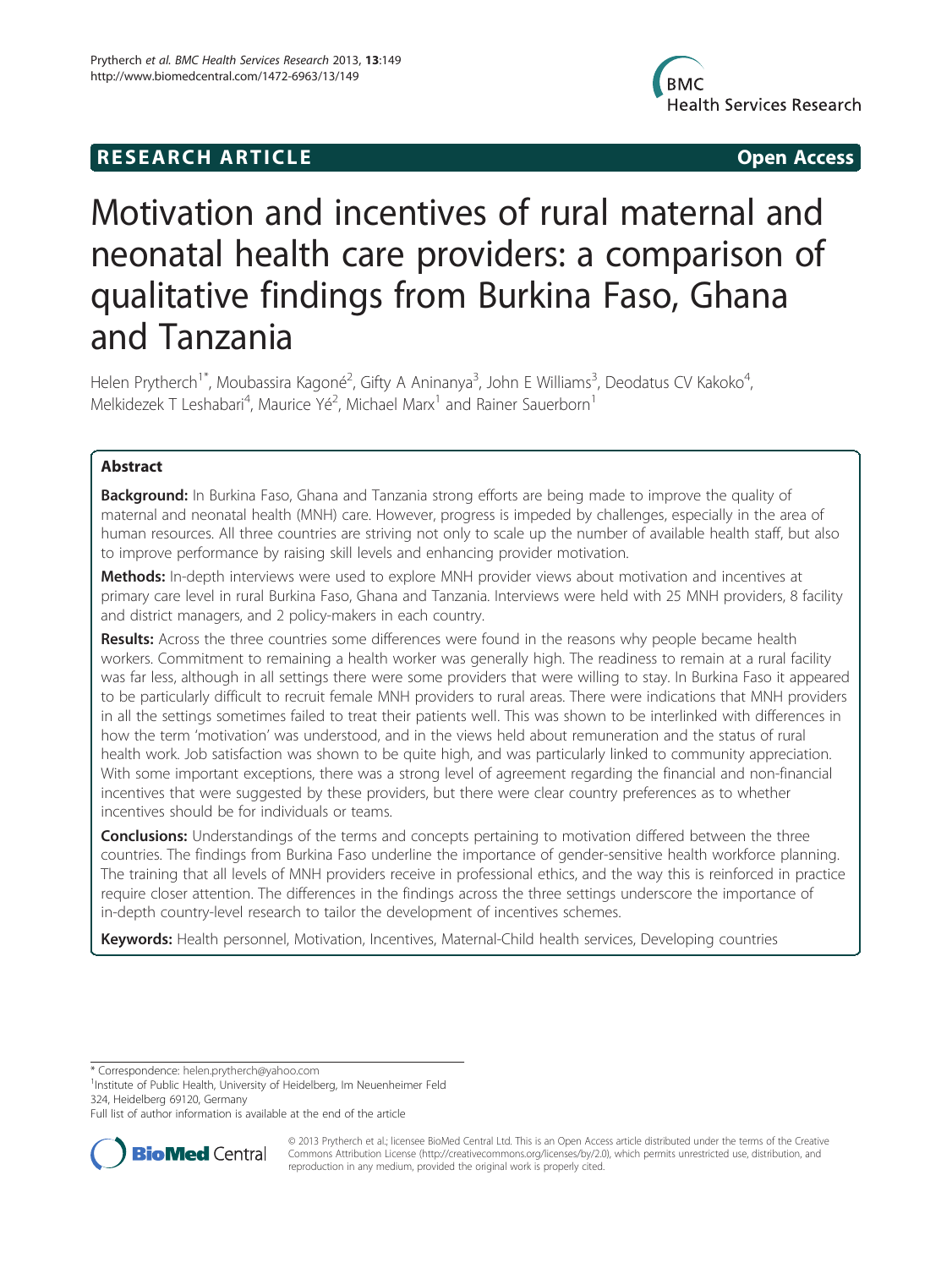#### Background

Across Sub-Saharan Africa progress in the reduction of maternal and neonatal deaths remains insufficient. It is increasingly recognised that this is both caused by, and reflects, weaknesses in entire health systems [\[1,2](#page-13-0)]. In Tanzania in East Africa, and Burkina Faso and Ghana in West Africa the maternal mortality ratios are estimated to be 790, 560 and 350 per 100,000 live births respectively [[3](#page-13-0)]. The figure is lowest in Ghana, which is also the only country of the three that is making progress towards attainment of the fifth Millennium Development Goal (MDG). Neonatal death rates are around 30 per 1000 live births across the three countries [\[4\]](#page-13-0). Poverty levels vary across the countries: Ghana is a low middle-income country with a gross national income (GNI) per capita of \$1,230. Tanzania and Burkina Faso are both low income countries with GNI per capita of \$530 and \$550 respectively [\[5\]](#page-13-0). Approximately 83% of the population of Burkina Faso is classified as poor using the multidimensional poverty index, compared to 66% in Tanzania and 30% in Ghana [\[6\]](#page-13-0).

All three countries are engaged in efforts to improve maternal and neonatal health (MNH) care. These include measures to raise the number of facility-based deliveries and increase the availability of Emergency Obstetric Care [\[7](#page-13-0)-[9\]](#page-14-0). However, these measures and the overall quality of MNH care are beset by challenges, many of them human resources related. All three countries face critical shortages of skilled health staff. The most recent WHO estimates for the number of nurses and midwives per 10,000 population are 9.8 in Ghana, 7.3 in Burkina Faso and 2.4 in Tanzania [\[10](#page-14-0)]. Moreover, in all three countries the distribution of such staff is skewed towards urban areas, although in Ghana just over half, and in Tanzania and Burkina Faso the majority of the population continue to reside in rural areas [\[11](#page-14-0)]. Medical doctors are even scarcer in rural areas, with many preferring to work in urban areas at higher level facilities, in the private for profit sector or in other countries [[12](#page-14-0)]. The reasons for the shortages of human resources for health are many and include the brain drain. The estimated expatriation rate in 2000 for medical doctors born in Ghana but working in the OECD countries was 31.2% and 24.9% for nurses, compared to 55.3% for doctors and 6.8% for nurses from Tanzania, and 7.6% for medical doctors and 0.3% for nurses from Burkina Faso [[13\]](#page-14-0). Data capturing the regional brain drain, for example, of health staff from Tanzania to Botswana or South Africa [[14](#page-14-0)], or from Burkina Faso to Cote d'Ivoire [[15\]](#page-14-0) is less readily available.

All three countries are working to scale up the numbers of available staff, as well as to improve skills levels. Moreover, there is recognition of the need to address the issue of health worker motivation. There is general agreement regarding the benefits associated with a motivated health workforce; motivated staff are more likely to apply their knowledge to the actual delivery of clinical care, minimizing the so-called 'know-do gap' [\[16,17\]](#page-14-0). Luoma (2006, p.3) observes that 'enhanced worker motivation leads to improved performance' [\[18](#page-14-0)]. Policy attention in these three countries, and beyond, is focused upon how the motivation of health workers in low-resource settings can be improved, including through the introduction of incentives, and there is an interest to expand the knowledge base in this regard.

The work of Franco et al. [\[19\]](#page-14-0) offers a useful point of reference for studies into motivation in developing countries [[19](#page-14-0)]. Their conceptual framework facilitates a broad exploration of the different levels that can affect health worker motivation - spanning policy, organisational, community and individual level influences. This multi-level approach underpins the current study which explores MNH provider views about motivation and incentives at primary care level in rural Burkina Faso and offers some comparisons to views amongst the same group of providers in Ghana and, to a lesser extent, in Tanzania. The findings from Tanzania have been reported upon separately [[20](#page-14-0)].

Involvement in this study was based, at the institutional level, on long-standing relations and cooperation. However, the final selection of the three countries in Sub-Saharan Africa was ultimately made to facilitate comparison: They span the East and West of the continent and have distinct ancient and recent histories, although these cannot be explored in detail here. Burkina Faso uses French as the official language, Ghana uses English and in Tanzania Kiswahili has been established as the national language. Moreover, the countries have varying levels of poverty, are distinctly affected by the brain drain and are making different levels of progress towards MDG 5.

In all countries the study area comprises remote, disadvantaged and predominately rural districts - Lindi Rural and Mtwara Rural in the South of Tanzania, Nouna and Solenzo in the North-West of Burkina Faso and Builsa and Kassena-Nankana in North-Eastern Ghana.

This study was conducted in the frame of the QUALMAT research project which seeks to improve the quality of MNH care. It was undertaken to inform work package 5 which explores the role of provider motivation in the quality of such care. The QUALMAT project will, amongst other interventions, pilot incentive schemes at rural primary level facilities. The main research questions were: which factors motivated these respondents to join the health professions; what is understood by the term motivation; what influences their motivation, job satisfaction and the quality of their care; which incentives do these providers themselves suggest.

#### Methods

The concept of motivation has been shown to be closely intertwined with socio-cultural context [\[21](#page-14-0)]. Therefore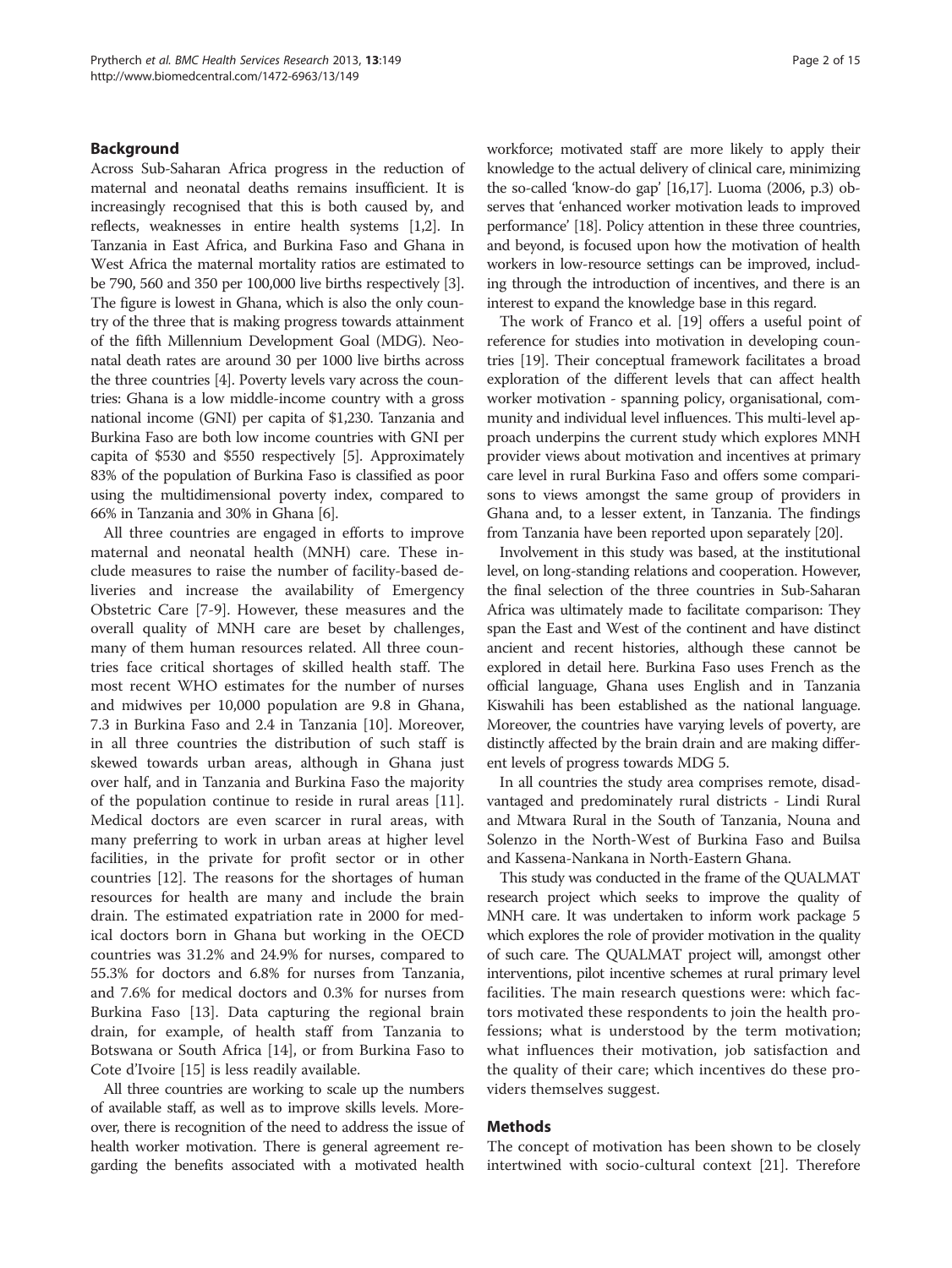qualitative research was considered to be essential to address the research questions. In-depth interviews were the methodology of choice. Respondents were the providers of maternal and neonatal care at primary care level and their managers at facility, district and national level. The selection of respondents from all levels of the health system was undertaken in reference to the multilevel framework of Franco et al. [[19](#page-14-0)]. The process of elaborating the topic guide is described in detail with the Tanzania findings [[20\]](#page-14-0). In short, a draft was prepared based upon the literature and the authors' previous experience. Care was taken to include questions relating to all the levels of possible influence suggested by Franco et al. [[19\]](#page-14-0). The draft was further developed in a participatory process involving psychologists, social scientists and health workers from the three countries concerned. Experienced, local, qualitative researchers were selected to take the interviews. The topic guide was kept quite structured and a streamlined methodology preferred because of the interest to gain an impression of the similarities or differences between the findings generated across the three settings.

A series of meetings were arranged to make it possible for the research team to work together despite being based in different countries and communication being both in English and French. At the first, pretest results were reviewed and the topic guide finalized in English. Consensus was reached on how the interviews would be approached. Moreover, decisions were taken to record the interviews if the respondents agreed and, in the case of Tanzania, to translate from Kiswahlili to English during transcribing. An introduction was given to the software NVivo $9^{\circledR}$  as a tool to facilitate the coding and analysis process (QSR International Pty Ltd, 2007). This software was already in use at two of the institutions involved meaning support could be provided. At this stage a main coder (first author), with previous experience and familiarity with all the languages involved, was identified. It was further agreed that the main coder, being highly familiar with the Tanzanian context, would undertake preliminary coding of that data set and the further coding rounds for all three data sets. Preliminary coding for the Burkina Faso and Ghana data sets would be undertaken by the interviewers themselves.

After the first meeting, the topic guide was translated into Kiswahili and French. The back translation method and pre-tests were used to ensure quality. A short instruction document was drawn up for use in all the settings. The interviewers then set about generating the data. In each country the sampling framework was purposive, focusing on the intervention and non-intervention districts of the QUALMAT study, and on primary level facilities. Health centres with a maternity unit and located over 10 km from a town were defined as rural. A total of 35 interviews were held in each country with 2 policy level informants, 4 district and 4 facility level managers and 25 health providers involved in delivering MNH at PHC level. Given that the human resources situation is known to be particularly poor in primary facilities in rural areas in all the countries the emphasis was put upon the staff found to be delivering MNH on the ground and not upon their profession. From now on these will be referred to as 'MNH providers'. In each country 5 MNH providers from the private sector were also included to capture their views. In Tanzania and Ghana these respondents came from faith-based facilities. In Burkina Faso there were no private facilities in the study districts, so these respondents were sought from a private for profit facility located in Bobo-Dioulasso. The sample size was decided in keeping with the intention to gain an in-depth insight into provider views and perceptions [\[22\]](#page-14-0). Across all the countries the interviews took place between June-July 2010. They were pre-arranged and conducted away from the work environment after duty hours, taking approximately 2 hours each. The interviewers transcribed the data themselves to maximize accuracy. All those agreeing to take part signed consent forms. Willingness to take part in the study was high, with none of those approached refusing to take part, and only one respondent in Burkina Faso and one in Ghana preferring notes to be taken instead of the interview being recorded.

At the second meeting time was spent to read through and reflect upon the transcripts. These were then uploaded into a single database separated into three country datasets. After a discussion on the general approach, the process of preliminary coding was commenced. NVivo was then used to undertake inter-coder reliability testing. All the responses to selected segments of the topic guide from Burkina Faso, and afterwards from Ghana, were coded by the main coder and the county interviewer. In both cases the results were compared and any areas of disagreement jointly examined. This process was continued until Cohen's kappa scores were in the range of 0.7 or above. This score indicates substantial levels of agreement [\[23\]](#page-14-0).

The preliminary coding was completed after the researchers returned home, the data sets uploaded from the different sites and then inserted back into the main database. The next coding stages were all carried out by the main coder to avoid further inter-coder reliability issues. These involved working systematically through each country data set, looking for unprompted comments to the various topics and then 'cross coding' them to all the locations where they fitted thematically. Next in-depth analysis was undertaken; the themes were broken down and crosscutting issues and patterns sought and discussed in country-teams. Finally, the three datasets were merged together and a last round of cross-country analysis undertaken. During the process of writing up the findings the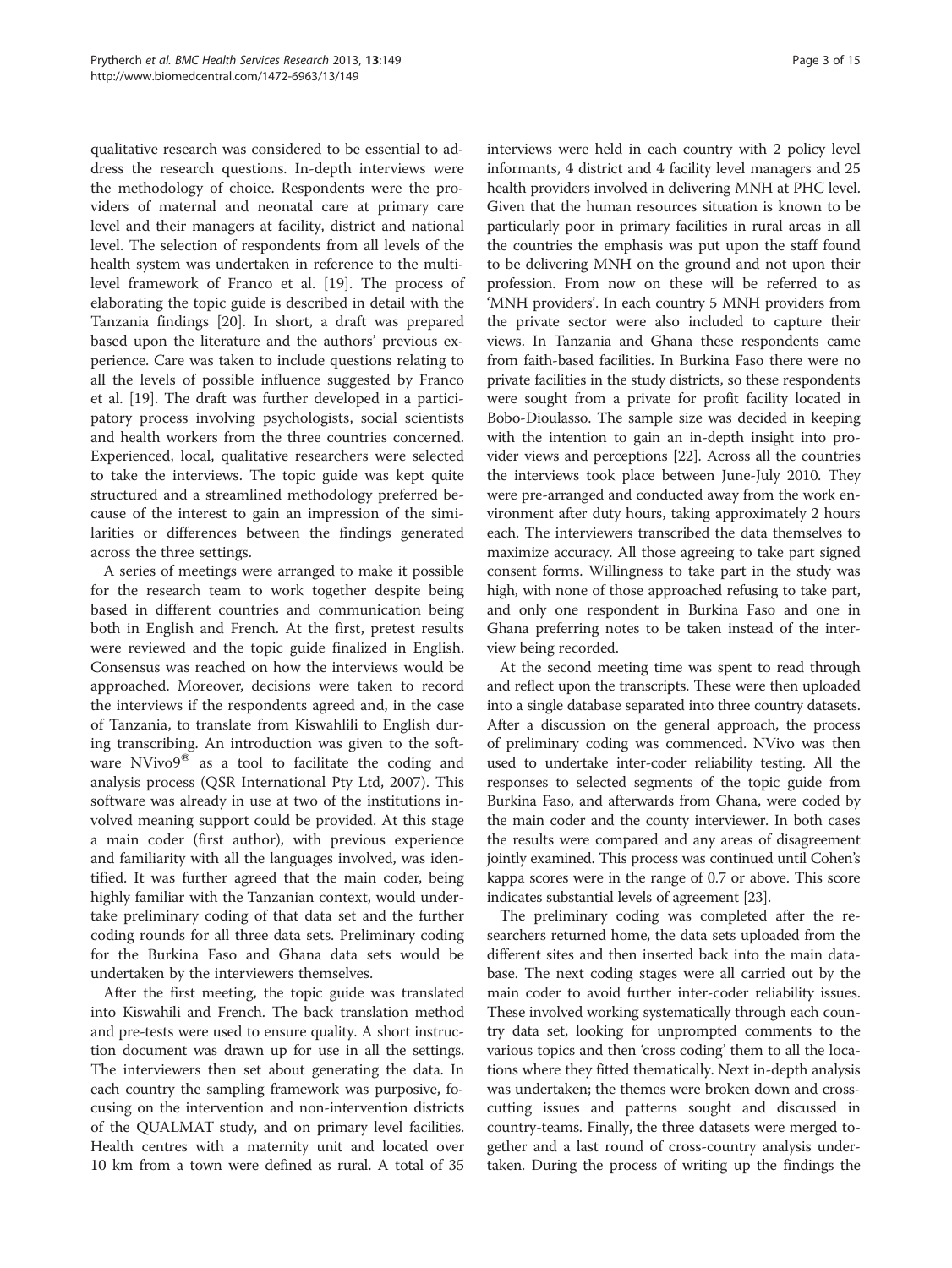main coder translated the quotes from Burkina Faso from French to English. Statements that are indicative of general tendencies in the responses have largely been selected for quotation.

Ethical clearance was granted by the Institutional Review Board at the Navrongo Health Research Centre (ID NHRCIRB 085) for Ghana; the Muhimbili University of Health and Allied Sciences Ethical Review Committee (ref no. MU/AEC/VOLXIII/96) for Tanzania and the Ethics Committee for Health Research for Burkina Faso (ref. 2010.05/CLE/CRSN).

#### Results

The type of providers found to be delivering MNH care at primary level in rural areas across the three countries varied. In Ghana the providers were largely midwives, nursemidwives or community health nurses. In Tanzania, most fell into the categories of nurse-midwife, nurse or nurse attendant. An overview of the respondents from Burkina Faso is provided in Table [1.](#page-4-0) In Ghana and Tanzania most MNH providers were female, in Burkina Faso 13 of the 25 MNH providers were female and 12 were male. An important proportion of the MNH providers were made up of lower cadres in Tanzania (nurse attendants) and Burkina Faso (auxiliary midwives). In all three countries women were under-represented at the managerial levels, particularly so in Burkina Faso.

### Choice of, and commitment to, profession and rural workplace

In all three countries, many described being drawn to their profession by a sense of vocation. In Burkina Faso there were also widely held views that health work was honourable and that a good health worker would leave a positive legacy and be well remembered. A very strong sense of duty was attached to helping ones' fellow Burkinabes. Some respondents reported joining their profession to be able to improve the health of their family and neighbours. Concurrently, frequent mention was made of the importance of having secure employment, which the policy level respondents considered to be an influence of ever increasing importance. Several very explicit and pointed references were made that the salary had *not* been a reason for becoming a health worker.

Such strong sentiments of health work being a duty, almost a moral obligation, were echoed in the views of providers working in the faith-based sector in Tanzania, "It is my duty to help the poor. It is here where the mission works that the community is in need. When joining we were asked to write a letter saying why we would like to become a nurse. I wrote that this is a good job, a way to serve other people and God" (Nurse 2, female, faithbased facility, Tanzania).

In Ghana the wish to serve one's people was not only cited as a reason for joining the profession, but also as a reason not to emigrate. Moreover, in contrast to the responses from Tanzania, considerable admiration and status was attached to being a health professional. The responses from all three settings indicated that professional expectations were more likely to have been met amongst those with a clearer understanding of health work, due to a relative or acquaintance already being engaged in such a role.

Across the three countries most of the respondents described having been assigned to, rather than having chosen, their rural posts. Rural posts were associated with problems. In Burkina Faso and Tanzania these included the availability and cost of water and electricity, the distance to one's family and being poorly informed about new developments in the health sector. The respondents in Burkina Faso considered living conditions in rural areas to be greatly inferior to those in urban areas. The responses from Ghana indicated that although many providers had staff housing, there was resentment about the size, state of repair or furnishings, and whether the houses were in keeping with their positions. Rural facilities were generally portrayed as being out of touch, unfashionable and offering few opportunities, "There are so many problems here in the village. You can even see that the colleagues in town look better than you. Look at my hair-style. I don't resemble those smart colleagues in town. That is the truth I am telling you. Sometimes you will meet colleagues in town and they will ask what you are doing there and if there is nothing to do at the health centre. It is like they think you are lazy, or even that you don't have the right to go to town" (Midwife 5, female, public facility, Ghana).

Commitment to remaining a health professional was generally high across all three countries. Commitment to rural posts seemed strongest in Tanzania, despite the complaints. In Burkina Faso this commitment appeared to be time-bound, with frequent reference made to staff turnover. The majority of the respondents were in the age range 20–39 years, with very few older staff. Three of the four district level respondents from Burkina Faso were medical doctors. All of them referred to better working conditions in neighbouring countries and reported that they would consider emigrating.

Many of the respondents from Ghana indicated that they would prefer to leave for an urban position. The strong sense of being professionals and wanting to get ahead fitted uneasily with rural postings which were perceived to lack incentives and status, "There is no motivation to stay in rural areas, none at all. We are supposed to get something for the deliveries but the amount is very negligible. For now it is 10% of the delivery cost, about GH ¢9.90 and 10% of that is less than GH¢1 which cannot even buy a bottle of malt [fizzy drink]" (Midwife 8, female, public facility, Ghana). Several respondents described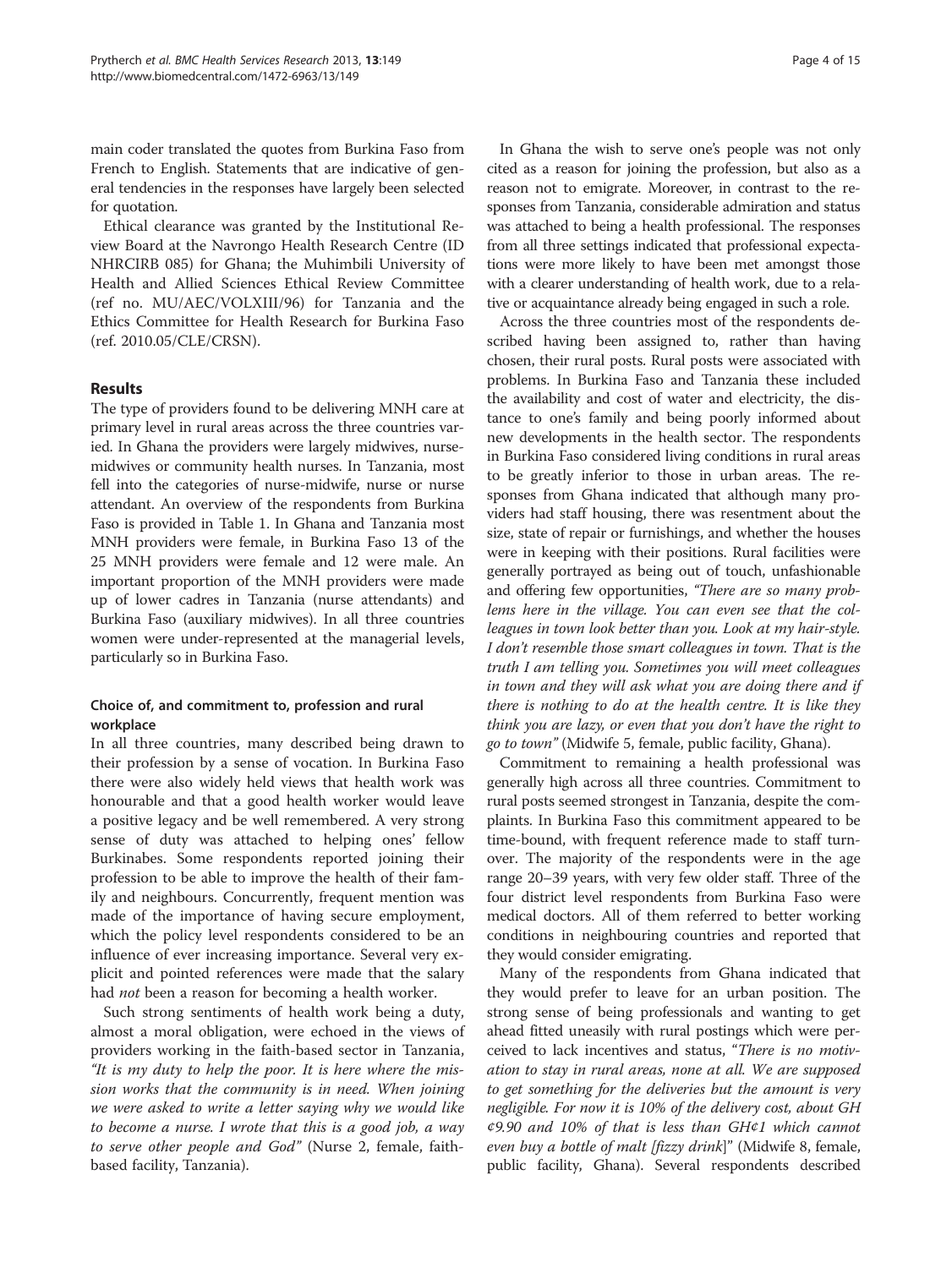| Profession                                              | <b>Description</b>                                                                                                                                                                    | <b>Function</b> |                            |                            |                  | Sector         |                | Age in years   |       |       |                | Sex    |      |
|---------------------------------------------------------|---------------------------------------------------------------------------------------------------------------------------------------------------------------------------------------|-----------------|----------------------------|----------------------------|------------------|----------------|----------------|----------------|-------|-------|----------------|--------|------|
|                                                         |                                                                                                                                                                                       | Policy maker    | <b>District</b><br>manager | <b>Facility</b><br>manager | Health<br>worker | Public         | Private        | 20-29          | 30-39 | 40-49 | 50-59          | Female | Male |
| Human Resources Advisor                                 | One of the policy level respondents had<br>a none-health background which was<br>not further explored.                                                                                |                 |                            |                            |                  |                |                |                |       |       |                |        |      |
| Medical Doctor                                          | A level education (7 years of secondary<br>school), plus 6 years of university level<br>training and 1 year internship.                                                               |                 | 3                          |                            |                  | $\overline{3}$ |                |                | 3     |       |                |        | 3    |
| Registered Nurse<br>(Infirmier Diplômé d'Etat)          | 2 years pre-service training open to<br>those who have completed 7 years<br>of secondary education in receipt<br>of a certificate.                                                    |                 |                            | 4                          | 8                | 8              | $\overline{4}$ | $\overline{2}$ | 9     |       |                |        | 11   |
| Midwife<br>(Sage-femme)                                 | 3 years pre-service training open to<br>those who have completed 7 years<br>of secondary education. (Auxiliary<br>midwives can also upgrade by<br>undertaking 2 years more training). |                 |                            |                            | $\overline{4}$   | 4              |                |                |       |       | $\overline{2}$ | 5      |      |
| Male Midwife<br>(Maïeuticien d'Etat)                    | 3 years pre-service training open to<br>those who have completed 7 years<br>of secondary education.                                                                                   |                 |                            |                            | 4                | 5              |                | 2              |       | 2     |                |        | 5.   |
| Auxiliary Midwife<br>(Accoucheuse Auxiliaire)           | 2 years pre-service training open to<br>those who have completed 4 years<br>of secondary education.                                                                                   |                 |                            |                            | 8                | 8              |                | 3              | 3     | 2     |                | 8      |      |
| Community Outreach Worker<br>(Agent Itinérant de Santé) | 2 years pre-service training open to<br>those who have completed 4 years<br>of primary education.                                                                                     |                 |                            |                            |                  |                |                |                |       |       |                |        |      |
| Totals                                                  |                                                                                                                                                                                       | 2               | 4                          |                            | 25               | 30             | 5              | 8              | 18    | 6     | 3              | 14     | 21   |

# <span id="page-4-0"></span>Table 1 Profile of the in-depth interview respondents from Burkina Faso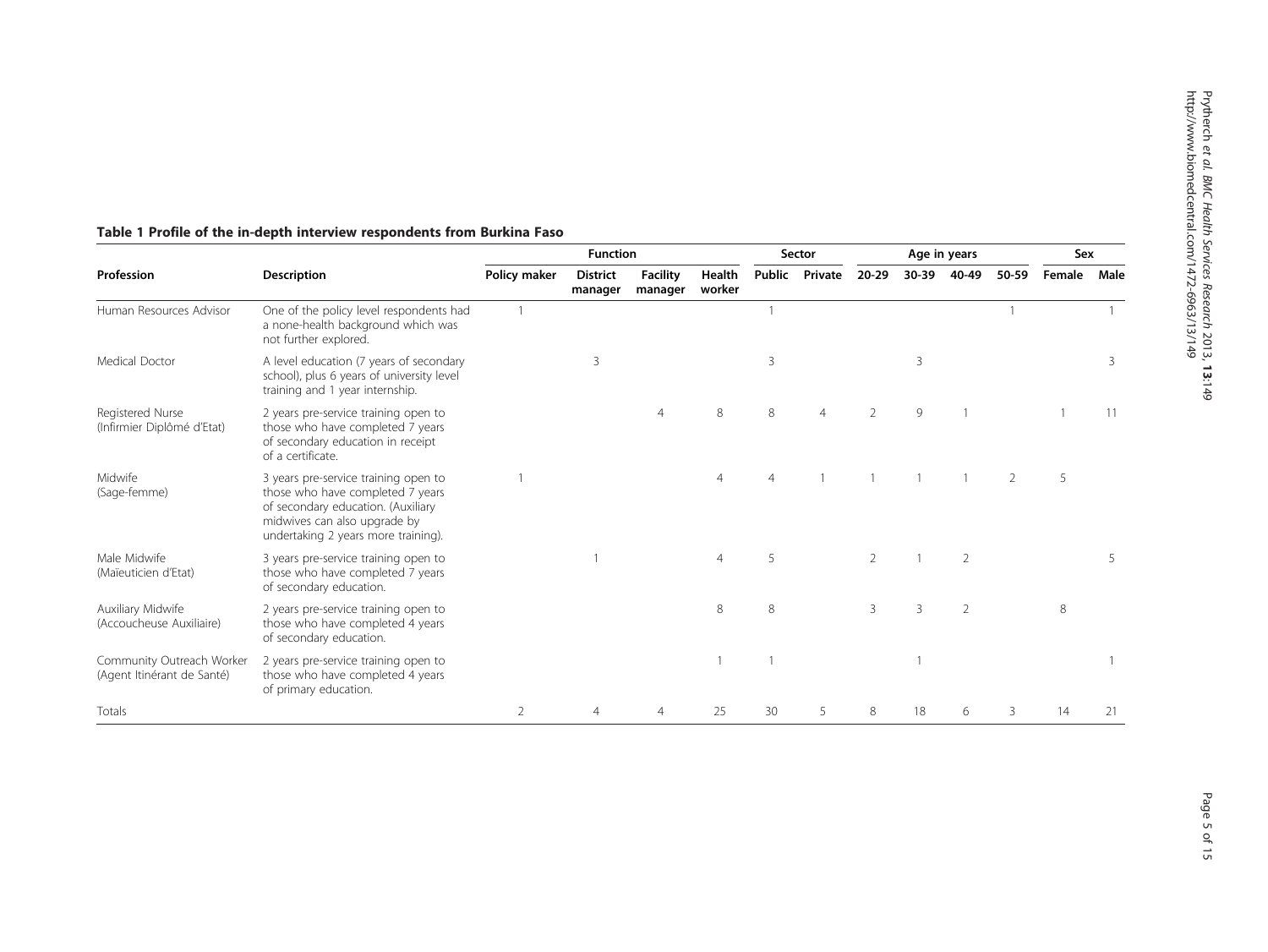feeling forgotten and there were reports of some health workers having taken to drinking. None of the respondents mentioned planning to shift to the private sector, but several stated that opportunities to engage in additional work at private health institutions were easier to come by in towns. Whilst the policy level respondents talked about health workers from Ghana seeking to go abroad, the respondents from the other levels of the health system expressed no such intent. In all three settings there were some providers who demonstrated strong commitment to their rural posting. Most of them originated from the area, or appeared to have made a decision to settle there.

#### Understandings of motivation

In Burkina Faso motivation was described as follows, "When I think of motivation I think of stimulation. It is a thrust to act, a drive that pushes you ahead. Motivation can be financial, verbal or moral. Without this thrust you cannot be efficient and get results" (Registered Nurse 2, male, public facility, Burkina Faso). Several specifically stressed the non-financial nature of their understanding. When referring to their own motivation, most of the respondents described themselves as being fairly motivated. The staff that mentioned having entered the professions to be useful to their own relatives and neighbours described themselves as being well motivated.

In Tanzania, the understandings of motivation were mixed. Whilst some respondents referred to aspects such as the motivating effect of appreciation and praise, the overall, dominant theme was of motivation being a positive incentive given over and above ones salary [\[20](#page-14-0)]. Similarly amongst the responses from Ghana, the understanding of motivation was generally of it being something external that was done or given, and often of it being something tangible. "Motivation is about giving someone something extra for good work done. It shows that it is noticed when they have worked late and spent less time with their family. If at the end of the month we get something outside your salary, it will motivate us more to work harder" (Midwife 2, female, public facility, Ghana).

The responses from Ghana also made reference to the importance of health workers having 'an inner drive', but this was not perceived to be part of motivation, "I would say that we are not motivated. Our salary is too low for that. As a health worker a fellow must have the inner courage that this is what he want to do to keep going despite the challenges (Facility In-charge, Medical Assistant 1, Male, public facility, Ghana).

Glimpses of more intrinsic dimensions to the understandings were also revealed "My motivation is actually low. In fact there is none. But my in-charge, she will always say 'today you have done well' which in itself encourages me to work harder" (Midwife 9, female, public facility, Ghana). "I think my motivation is fair because of my clients. They appreciate what I do for them, some come to thank me, others pray and ask God to give me blessings. That one is my real source of motivation" (Midwife 4, female, public facility, Ghana). However, overall the responses from Ghana and Tanzania generally described MNH provider motivation as being fair or low.

#### Job satisfaction

Across all three countries the respondents indicated that MNH providers experienced a reasonable degree of job satisfaction. The reasons for this were largely intrinsic, most notably client appreciation. The providers in Burkina Faso who had remained in a rural area for a long time described themselves as being very satisfied, "I can say yes, I am extremely satisfied because I am from here and I am used to these people. I have a close collaboration with the mothers and their children. Now, those babies to whom I gave life have grown up. They are now coming here to deliver their own children, and this is a pretty sight" (Midwife 3, female, public facility, Burkina Faso).

The responses from Ghana showed that, beyond client appreciation, job satisfaction was derived from the pride MNH providers took in their work, as well as appreciation from managers and good team relations. Across the three countries, the providers reported their managers taking only a limited interest in their satisfaction. Moreover, the policy level respondents all considered MNH providers to experience only low levels of job satisfaction.

#### Working conditions

Across all the three countries, working conditions were described as difficult and the MNH workload as particularly heavy, in part due to the lack of staff that were trained in this area. The specific challenges of caring for neonates were only mentioned in Ghana. The responses from the other countries focused very much on the maternal aspects. Moreover, strong concerns about the occupational risks of their work spanned the countries, as did appreciation of any steps taken to address them.

In Burkina Faso, despite the many references to being part of a team, other health staff were portrayed as being reluctant to become too involved in MNH tasks and the complaints about MNH workload stemmed predominately from female midwives and auxiliary midwives. In Ghana, divisions of labour were shown to be strong, with the different professions prescribed precise roles. In Tanzania the facility managers described how under-qualified staff were being used to fill gaps in the delivery of MNH care [[20](#page-14-0)]. In the responses from Tanzania, and to a lesser extent Ghana, the more highly skilled complained about the habits of other staff and the mistakes they made. The providers who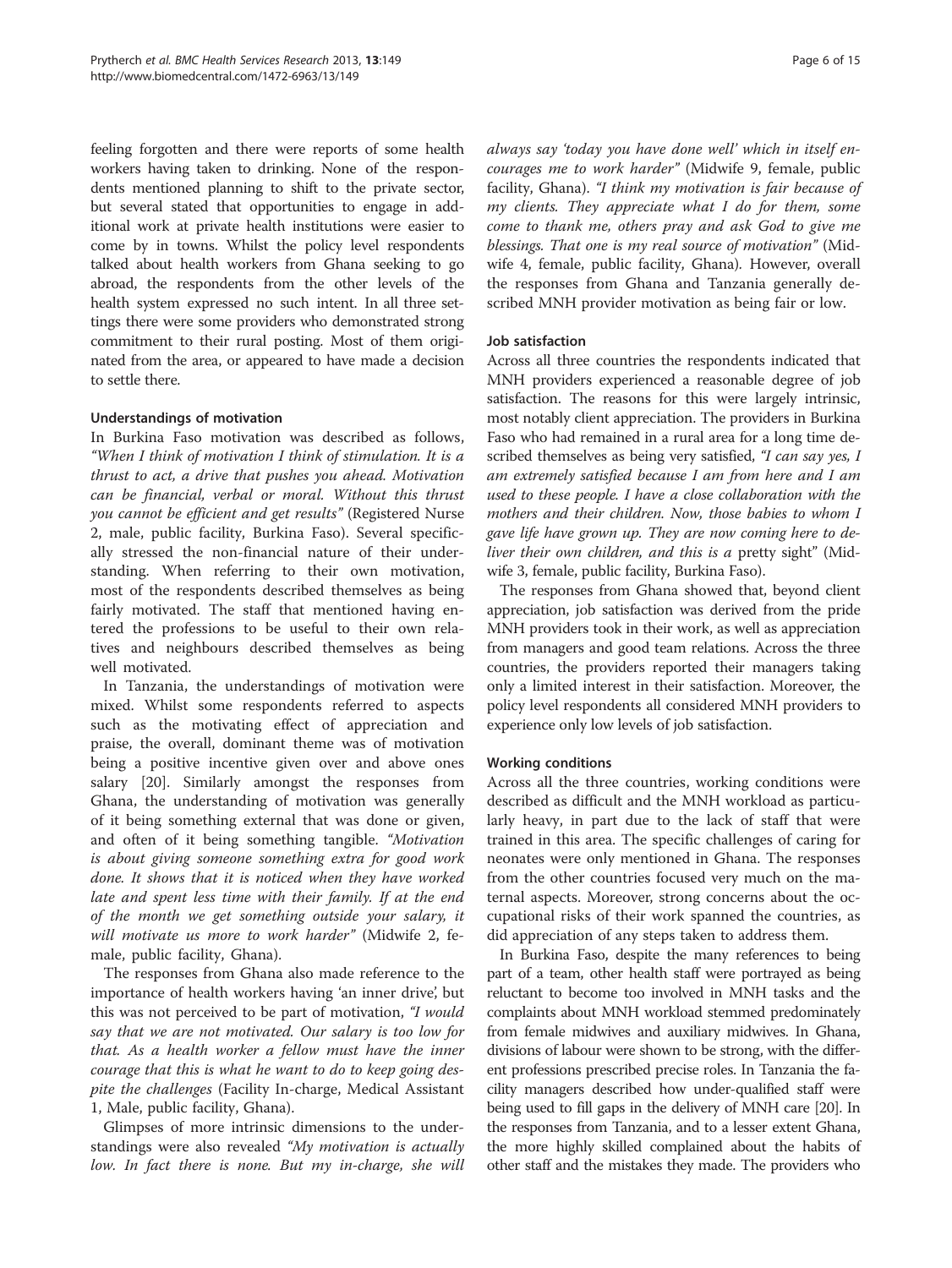felt competent in MNH made it very clear that whilst they could step in for other health workers no-one could step in for them.

#### Management

In Burkina Faso the role of facility managers appeared to be facilitated by a strong sense of discipline and work ethic, "All of us Burkinabe, first we are workers. Even our farmers rejoice at their work in the field. So when my superior puts their trust in me then I must answer to that trust. I must work hard and not cause disappointment" (Midwife 1, male, public facility, Burkina Faso). The views of managers appeared also to be broadly respected and their appreciation was considered encouraging, as was being given more responsibility.

Little attention was afforded to the appraisal process or to job descriptions. Several respondents reported being in their posts for close to 2 years and not yet having been appraised. Job descriptions appeared to generic and were not considered to match the actual demands made. Despite the reported high levels of staff turnover, good relations between staff were repeatedly mentioned, "I feel comfortable working here…….. In most instances I can rely on my experience. But if I am not sure then I do not worry but ask my colleagues for their help" (Auxiliary Midwife 6, female, public facility, Burkina Faso). Supervision carried out well by those from higher up the system was considered very encouraging. However, most of the respondents resented the infrequency and haste with which district staff undertook supervision at facility level.

In Tanzania the responses showed the position of facility managers to be highly challenging. Many of the providers considered their managers to be unsupportive and attached little value to their feedback [\[20\]](#page-14-0). This may reflect on the failings described in the processes of supervision and performance appraisal, both of which were considered discouraging, as was being given more responsibility. Several respondents described difficulties in getting all the team members together to conduct supervision. There were references from older respondents from both public but particularly faith-based facilities that discipline was no longer as it used to be, "When I trained we obeyed the matron. It didn't even need to be said. If they told us to do a task then we got on and we did it. Now people answer back and complain. Even if they say yes, later you can find that the task is still not done. Some are even rude and refuse outright" (Nursemidwife 4, female, faith-based facility, Tanzania).

From the responses in Ghana it emerged that winning the approval of managers was extremely important, not least for getting a good appraisal and future promotion. The interviews were marked by a strong sense of competition, "I just focus on doing my work right. Everywhere I work this is what I do. I was once give the prize for the best health worker in the region. Of course this makes the other staff envious and they talk badly about me, they mock….[pauses]..I have been through that but I don't listen. In the end that sort of human jealousy cannot actually harm us" (Midwife 4, female, public facility, Ghana). Situations were revealed where staff preferred to keep quiet if they were unsure, "If you don't know something it is better just to try and solve it on your own. If you ask the others they can just laugh. They ask where you went to school or tell you to improvise. So I stopped asking. There is no way they will help you" (Enrolled Nurse 1, female, public sector, Ghana).

Some of the providers mentioned having managers that worked alongside them and described this as extremely encouraging. However, not all managers were referred to with respect. There were criticisms about them using their position to avoid hard work, of their indulging in favouritism or being frequently absent. Almost all the providers reported discouraging experiences of award ceremonies, describing how the 'wrong' staff were chosen and decorated.

#### Community relations

In Burkina Faso some facilities were reported to be well used but others were not. There were examples of poor communications, and a language barrier, between providers and the Dioula-speaking communities, "Sometimes we have dealings with patients who do not have a good understanding of the processes here. When it comes to discussions about referral or payments it can be very difficult. They can also make associations that are not correct – they may think 'this is the one who injected my child and then it died'. As providers we have to explain things very well to the people so they can understand" (Midwife 4, male, public facility, Burkina Faso). References to the language barrier also marked the interviews from Ghana. Across all three countries there were indications of social distance between communities and staff, including descriptions of younger staff from different parts of the country failing to show sufficient respect to older patients.

This notwithstanding, appreciation from the community encouraged the respondents from all three settings, "Seeing those who came for services again and hearing them say thank you goes straight to the heart. I remember a woman thanking me for helping her deliver. This woman had very little but she gave me some eggs. It was really motivating to be appreciated so warmly" (Auxiliary Midwife 2, female, public facility, Burkina Faso).

#### Anxieties at work

In Burkina Faso anxieties included concerns about being separated from ones family, inability to treat some patients, as well as being bribed to favour certain patients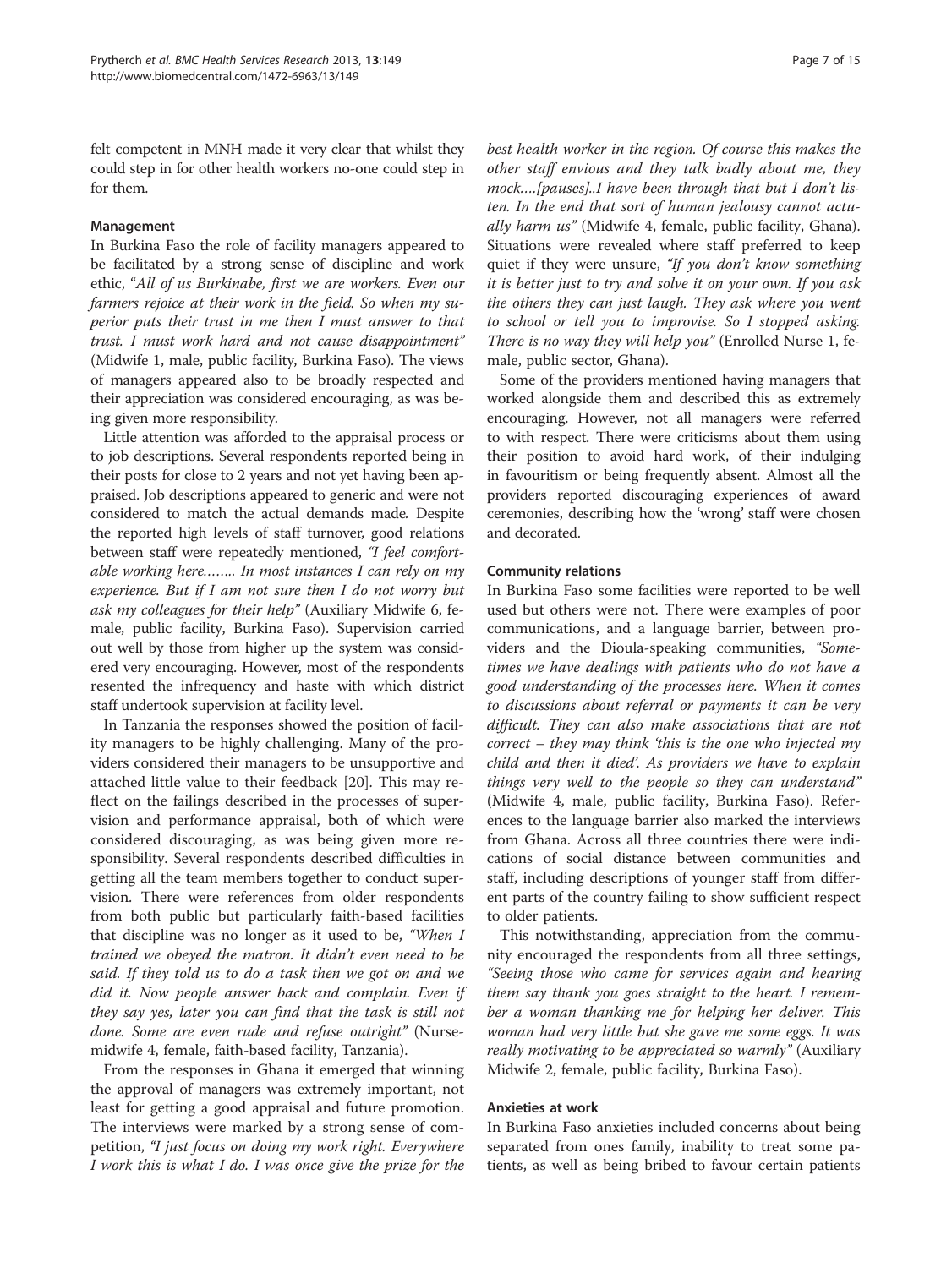over others. It was a source of extreme anxiety to some of the providers that they suspected their facility manager of being involved in financial corruption. Moreover, some male providers had concerns about working in MNH in conservative, rural areas. "Once I was attacked by the husband of a patient who believed I had assaulted her. This really affected me. You often find yourself alone in front of women in this job and there are often situations that are uncomfortable" (Midwife 1, male, public facility, Burkina Faso).

In Tanzania the anxieties also included workload, as well as being blamed by the community for issues that were out of the providers control - even being accused of theft when supplies ran out - and being overlooked for seminars. In Ghana they concerned favouritism, when superiors abused their power, infrequency of promotions, suspicions between team members as to how hard people work, and being left to work at a facility completely on one's own.

Across the responses from all the countries, many of the providers were shown to be uncertain about who to turn to regarding such concerns.

#### Remuneration

In Burkina Faso a proportion of the respondents, particularly females and lower cadre workers, showed a degree of acceptance of their salary. Many described earning enough to cover their basic costs and appeared to put their wage in the context of the country's general economic situation "Well, I think it's better to be honest given the problems facing Burkina. I am satisfied with what I receive at the end of the month. I find it acceptable, since I manage to solve my problems with this salary" (Auxiliary Midwife 13, female, public facility, Burkina Faso). There was also agreement that salary levels were transparent, that everyone knew how much the different cadres were paid and that salary payments were made on time. However, amongst the more senior respondents frustration was revealed, "Is this even worth talking about? There will be no change until after we have died. The government doesn't listen and can't do anything. In Burkina we are simply poorly paid" (District manager, medical doctor 1, male, Burkina Faso).

The respondents from Tanzania and Ghana all complained repeatedly that their salary was too low and not in accordance with the level of responsibility or volume of work that was expected. The respondents of both countries expressed concerns about the intransparency of salaries and there were suspicions that other colleagues might be earning more. The facility in-charges from Tanzania complained that their additional managerial function was not properly remunerated.

When asked about the link between salary levels and performance, the respondents in Burkina Faso described that it was up to their superiors to make this link by

acknowledging when they worked well. The responses from Tanzania and Ghana considered the link to be missing, according it greater attention, "The Government should set aside a fund just to motivate health workers. It is not your salary because that goes with the job and you are sure of it every month. Besides, I may be working hard and another may be lazing about and at the end of the month, we collect the same salary" (Community Health Officer 2, female, public facility, Ghana). Indeed, a view emerged that some providers expected to receive something additional to their salary to actually work well.

#### Quality of care and performance

In Burkina Faso a theme that emerged amongst the references to quality was that of the ideal and reality. There was a strongly held view that what was written in policy documents did not apply to rural realities, "I will not return to the definition given in the health schools there eh! This is care given by highly skilled health workers who work under flawless conditions. Is this what we have here? No! In all the papers it is the same. The definitions are like a song. We find it everywhere. But here it is nowhere, there is nothing like it" (Facility manager, Registered Nurse 5, male, Burkina Faso).

Across all the countries the responses showed the MNH providers to be very clear that the goal of their facility was to deliver care to the community and there was much agreement that community use of services was a measure of quality. Respondents in all the countries agreed that in rural areas one's level of competence was quickly exposed and that this effect was magnified in the area of MNH [\[20](#page-14-0)].

#### Interpersonal relations

In Burkina Faso, beyond frequent reference to serving the community and the anxiety caused when patients could not be helped due to failings of the health system, indications emerged that the providers themselves did not always treat patients to the best of their ability. Several providers showed frustration with certain community behaviours "These women insist to try and deliver at home. This is something that we discuss at village meetings. Yet still it happens. They only come here when things go wrong. In such cases I do not hesitate to scold them" (Auxiliary midwife 4, female, public facility, Burkina Faso). Repeated mention was made of there being 'other colleagues' whose main interest was not to treat patients but rather financial, "There are health workers whose primary objective is to make money. Compare this to health workers with a sense of vocation who will do anything to improve the quality of care. This has effects on the professionalism throughout" (District manager, medical doctor 3, male, Burkina Faso). It was further mentioned that when providers came under financial pressure, for example, when loans had to be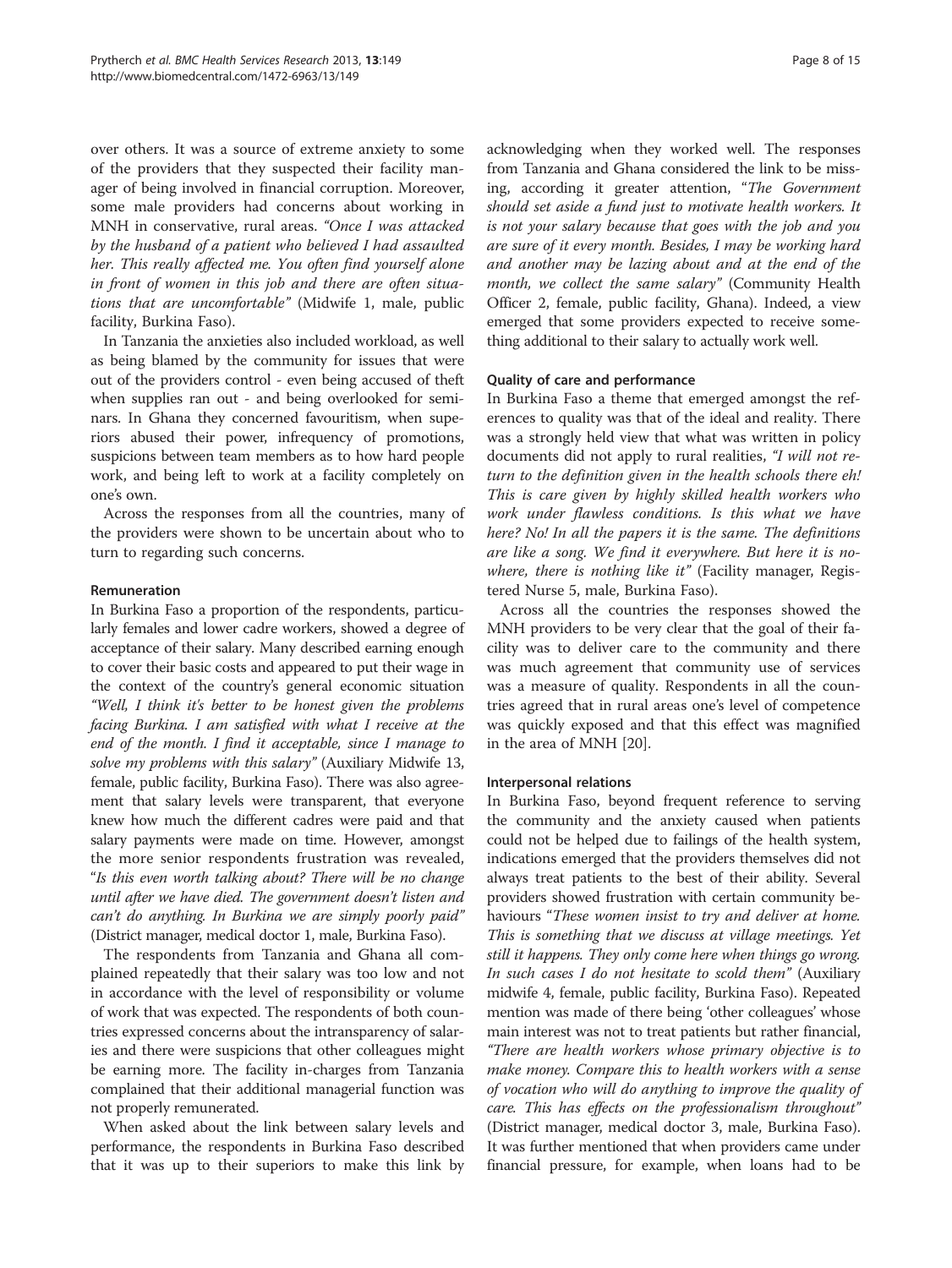repaid, then such tendencies could take an upper hand. There were also hints that frustrated health workers might take things out on the patients. "If the colleague is struggling to meet some costs and his work is heavy and the roof of his house is leaking, then all of this will play on his work. Someone who is angry all the time about things that are out of reach….this person can pour his anger on the patients! He will not greet kindly. He does not even care whether the treatment has any effect. At this time he does not even want to work" (Facility manager, Registered nurse 8, male, public facility, Burkina Faso). This may be reinforced by the view that health workers were entitled to respect from patients, which seemed to be understood as obedience. "There are times when you will ask a woman to be quiet, but if she persists you might give her a little slap to remind her to do as you say. To remind her that it does not make a good impression to others who hear screams come from the facility" (Auxiliary midwife 7, female, public facility, Burkina Faso).

Reflections of similar views were also found amongst the responses from Tanzania; there were hints that providers overrode patient's wishes when it came to the need for referral, and of patients being blamed inappropriately. There was talk of there being colleagues nowadays who lacked concern for the patients, "One has the impression that these days people are becoming health workers for the money and to have a job. That love of the profession is no longer the same. They do not work for the welfare of maternal health so it is hard to admire them. It disappoints me a little" (Enrolled Nurse Midwife 1, female, public facility, Tanzania). Several managers noted that to get things done one had to allocate the tasks to staff by name to make it clear that they were personally responsible.

In Ghana, there were repeated complaints that younger health workers were more interested in money and in competing with one another than in caring for the patients, "You know, these young nurses are just interested in money. They are angry now that everything is free at the health facility for those who are insured, ANC, childbirth, child welfare side all the activities there are free. But some of them will still maneuver to take something small from clients" (Midwife 4, female, public facility, Ghana). Some of the providers drew attention to the importance of their faith in not being drawn into such behaviours.

#### Incentives

Across all three countries respondents suggested the following financial incentives: salary increase, (increased) rural allowance, greater possibilities to attend seminars, payment of overtime and leave, access to loans at good conditions and pension provision. In Burkina Faso the lack of a rural allowance was particularly mentioned, as were the demands for an increase in the housing allowance and for health insurance. In Ghana reinstatement

of the additional hours allowance was highly sought after, as were improved benefits in retirement. Two of the private sector respondents were over the age of sixty and described having to continue to work for financial reasons. Several simply suggested that an extra cash payment be made to rural health workers on a monthly or quarterly basis. In Tanzania the faith-based respondents largely confined their suggestions to higher salaries, improved pension packages and access to seminars. Regarding the latter, there was a perception that public health workers were favoured with regards to such access. The benefits of seminars were closely linked to the payment of per diems causing them invariably to be referred to as financial incentives.

Across all three countries respondents suggested the following non-financial incentives: to increase the number of staff, enhance access to training and promotion, avail better equipment for health facilities, including for staff health and safety, improve housing and provide transport. In Burkina Faso there was additionally a strong suggestion from the public sector respondents to decorate good workers. In Tanzania, the call regarding housing was in fact for construction materials be given to health workers for them to build themselves. The request for support with transport also included reimbursement of travel costs to and from work if the lack of staff houses meant a provider had to rent in town. Others suggested that utility bills should be subsidized. None of these suggestions were mirrored in the policy level respondents ideas indicating a possible mismatch. A few respondents mentioned a certificate or letter of appreciation. In Ghana paid study leave was also highly sought after. In addition, supervision, flexible working hours and renovation of housing were suggested. Several mentioned that it would be helpful if health care benefits could be extended to all family members and into retirement.

In Burkina Faso there was overwhelming agreement that financial incentives should be given to entire teams. The majority also considered that non-financial incentives should be given to teams, with the exception of decorations. Despite the importance of the team, it was highly accepted that if someone did well then they should be decorated for this as an individual. In Tanzania most of the respondents were of the opinion that both financial and non-financial incentives should go to individual MNH providers. In Ghana no clear opinion emerges regarding this issue. However, strong concerns were raised about whether such schemes would be well and fairly managed. The Ghanaian policy makers highlighted how financial incentives needed to be quite significant to make a difference, and that the way such incentives proportionally relate to salary was important.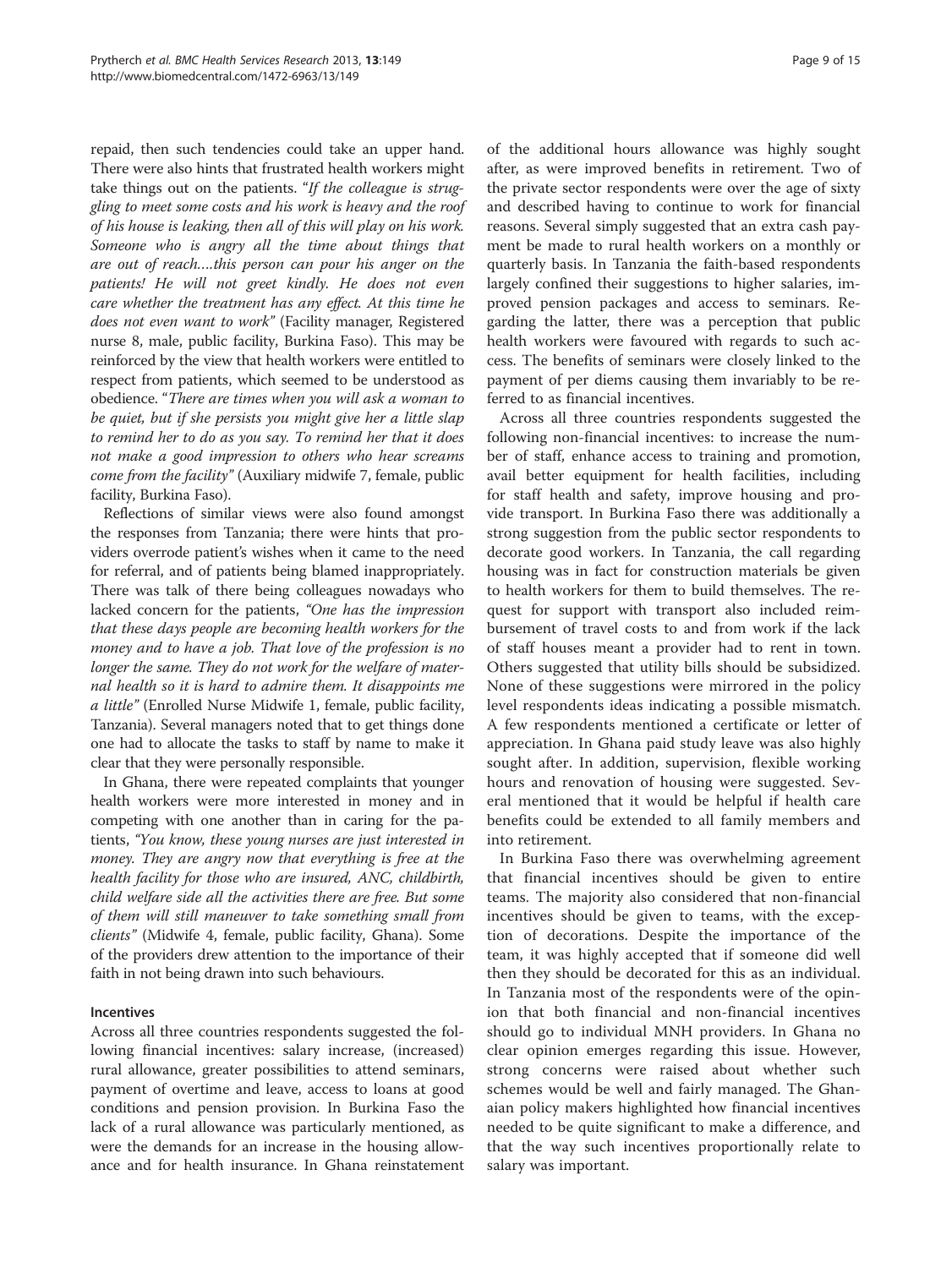#### Discussion

This study reaffirms the usefulness of Franco et al. [\(2002](#page-14-0)) framework for exploring health worker motivation at primary care level in low resource settings [\[19\]](#page-14-0). The findings demonstrate the complex interplay of influences on the motivation, quality of care and job satisfaction of rural MNH providers. They also serve to illustrate differences in views regarding preferred types and modalities of incentives between those at different levels of the health system, and between the three countries.

#### Choice of profession and rural posting

The responses from Burkina Faso show that health work was perceived to be a noble undertaking, whilst those from Ghana associated the health professions with status and respect. The responses from Tanzania did not reflect these impressions. This could be because in Tanzania many of the respondents were mid or lower level cadres. Other studies from Tanzania report that such cadres command less respect from higher qualified staff and patients [[24](#page-14-0)], and that patients low respect for health workers can even result in them being blamed for failings in the system [[25](#page-14-0)]. Indeed, the fear of being wrongly blamed stood out as a key cause of workplace anxiety amongst the responses from Tanzania.

Regarding the rural workforce, the recruitment of female MNH providers emerged as a specific problem in this area of Burkina Faso, as has also been found in other conservative settings [[26\]](#page-14-0). Reasons are likely to include the general challenges women face to do well at school or to forge a career in Burkinabe society [\[27\]](#page-14-0). In addition, cultural and security concerns appeared to surround the posting of single women away from home, or expecting a husband to relocate for his wife. The comparatively low numbers of female MNH providers is likely to play a role in the low reported use of some health centres. A review of 41 Demographic and Health Surveys revealed that one quarter of women cited the absence of a female health provider as a reason not to deliver at a facility [[28\]](#page-14-0).

Across all three countries, the concerns about rural postings partly transcend the health sector. For example, the state of roads and the availability of utilities like electricity. However, the view held by the respondents from Burkina Faso that accommodation was undoubtedly better in urban areas, and from those in Ghana that the state of housing and furnishing were not in keeping with the providers status could be addressed. This latter concern has also been noted by other studies conducted in Ghana [\[29,30\]](#page-14-0). The wish of those working at rural facilities to be kept abreast of new developments in the sector could also be tackled. Given the importance attached to the hierarchy that broadly spans all the responses, those from higher up the system such as members of the

regional health management teams, could provide regular updates from the central level.

In all the three countries there were some health workers, often from the area in question, who expressed a readiness to remain in their rural posting. Community support has been shown to be crucial for making health workers feel welcome in such settings [\[31\]](#page-14-0). Failure to facilitate sufficient introduction may mean that only those actually originating from the area readily manage to achieve acceptance. As it has been shown that health professionals with a rural background are more likely to accept rural postings [\[32\]](#page-14-0), the recruitment of students, especially girls, from local schools who are interested in a health career should be encouraged. There is also a need to explore more closely the incentives that these particular health workers prefer, such as payment of utility bills, access to loans at good conditions to facilitate home building, or the receipt of building materials in kind. The latter would have the additional advantage of further binding such health workers to the area. These proposals were all notably absent from the policy level suggestions of incentives. Others have also drawn attention to the lack of coherence between retention measures and an analysis of the preferences of health workers themselves [[32](#page-14-0)].

More attention could be also be paid to recruiting the 'right' health workers, as some faith-based institutions in Tanzania appear to do routinely by asking for a letter of motivation. It is noteworthy that the respondents from Burkina Faso who reported having become health workers for the benefit of those in their immediate vicinity were found to be well motivated. Leon and Kolstad [\(2010](#page-14-0)) observed that Tanzanian medical students who joined the profession out of an interest to learn about health were more likely to remain motivated during their training [[33](#page-14-0)].

It was realized retrospectively that such providers were assumed to have been well informed when they chose to become a health profession. However, Kijo [\(2011\)](#page-14-0) highlight the lack of support and guidance students in Tanzania received from either schools or parents when selecting their future area of study [\[34](#page-14-0)]. Orenuga and da Costa ([\[35](#page-14-0)] p.996) argued that career choice in Nigeria strongly relates to 'the image of a profession as a vehicle for the achievement of personal goals' [\[35\]](#page-14-0). School-leavers in Tanzania were found to want to study medicine for similar reasons, whilst their perceptions of nursing were less favourable [[36](#page-14-0)]. That the expectations of the respondents who were better informed about what health work actually entails were more likely to have been met in practice is an important finding in this regard. There is scope for further research in this area.

#### Understandings of motivation

In Burkina Faso motivation was understood to be a multifaceted concept, spanning financial, verbal (appreciation)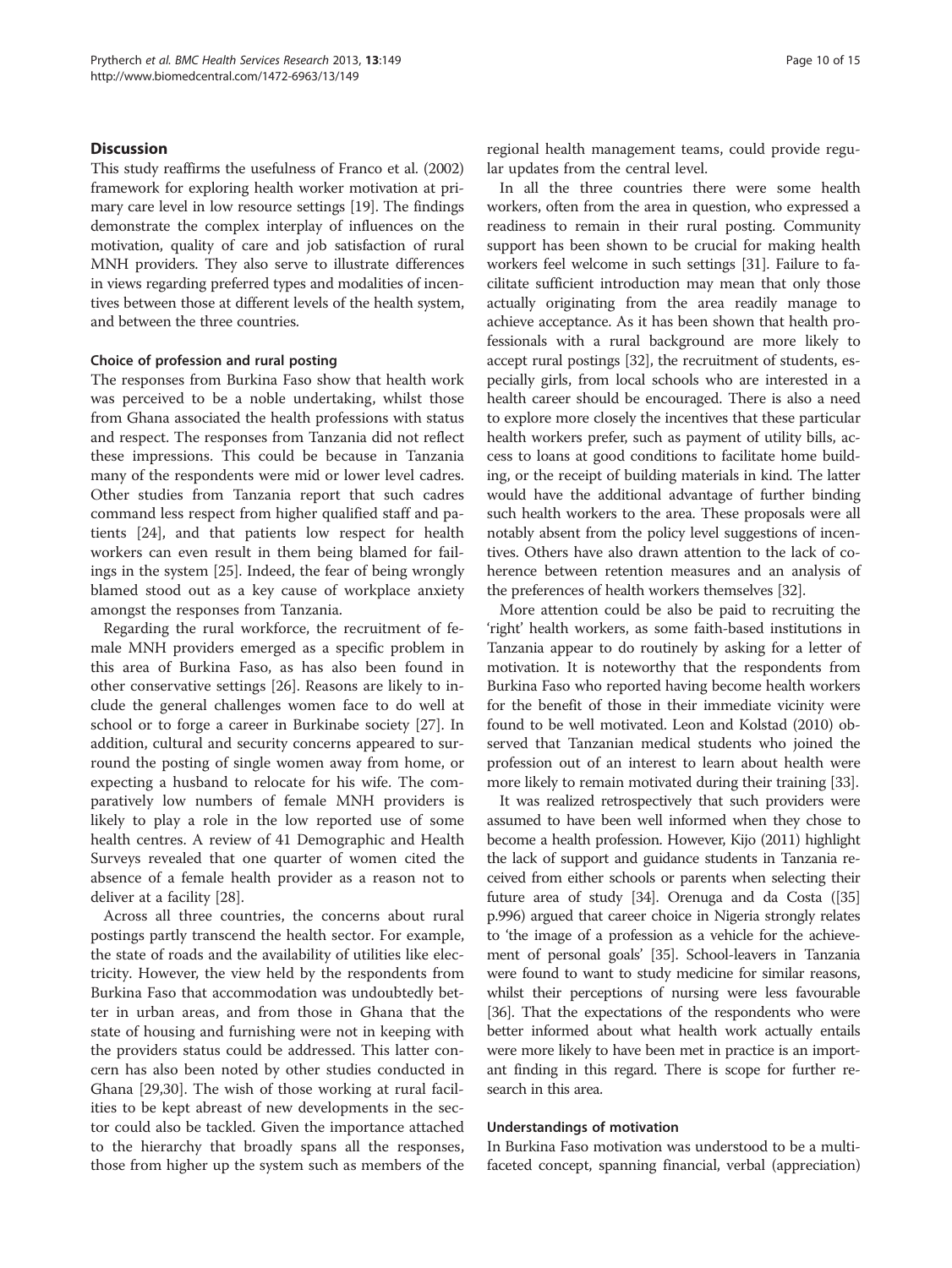and moral, intrinsic aspects. It was repeatedly described as being a thrust or 'inner drive' which alludes to the way motivation itself cannot be seen [\[37](#page-14-0)]. In particular, strong reference was made to 'moral motivation' which may link with the nobleness ascribed to health work and the widely mentioned need for health workers to make sacrifices. The responses from Burkina Faso indicated that the MNH providers were fairly motivated, which would tie in with this understanding.

In Ghana and Tanzania the understandings were more mixed. When asked to define motivation there was a strong focus on it being a tangible incentive - something given in addition to one's salary [\[20\]](#page-14-0). There was also some confusion as to whether such incentives were given to reward good work already done, or work still to be accomplished. The respondents from Ghana and Tanzania described their own motivation as fair to low, which would fit with this understanding - especially given the views expressed about salary levels and the widespread resentment held about access to allowances. Despite the definitions given, at other points in the interviews the concept was also shown to be understood more broadly, with reference made to the motivation generated from appreciation. Given that most of the respondents in all three countries were very clear that the goal of their facility was to serve the community and that community appreciation was widely appreciated there could be scope to further the motivation of staff by reinforcing this sense of the purpose to their work [[20](#page-14-0)].

#### Job satisfaction

Across the respondent groups from all three countries, reasonable levels of job satisfaction were revealed. These largely stemmed from intrinsic factors, such as appreciation from the community, or the pride the providers took in their work. The latter was particularly the case in Ghana and ties in with the strong sense of professionalism the respondents conveyed. Amongst the findings, it is notable that those who were from the areas in question and worked there for a long time were especially satisfied. Possibly those who choose to remain at a rural posting cannot be but motivated to do so. This provides a further impulse to invest in the recruitment of local students to train as health workers, and to invest in strategies to retain health workers long term [\[32\]](#page-14-0).

In all cases the policy level respondents underestimated the satisfaction levels of MNH providers. This may indicate that in their functions at policy level they are on the receiving end of complaints and that this blurs their perceptions. It should be noted that the topic guide focused on job satisfaction and made no reference to dissatisfaction.

None of the respondents reported their superiors taking a specific interest in their satisfaction. Given the many problems these rural health providers described, it

would seem that their job satisfaction may be the reason for their continued work effort [[38\]](#page-14-0). This would suggest a need to pay closer attention to, and reinforce, MNH provider satisfaction.

#### Working conditions

Across all the responses, MNH workloads were felt to be especially heavy. In general, this was attributed to the nature of the work and the overall shortage of staff. In Ghana this stood at odds with the perception of urban providers that their counterparts in rural areas were lazy a finding which could again reflect the lack of status accorded to rural health work. Lack of staff at facility level is known to be discouraging and to rob providers of professional exchange and support [\[39\]](#page-14-0). In addition, many observed MNH to be an area of occupational risk, with efforts to counter this appreciated [\[40\]](#page-14-0).

There were indications from Burkina Faso that other providers were reluctant to become too involved in MNH tasks. Despite their low numbers female providers at primary care level in Burkina Faso may carry a disproportionate burden of MNH work, as has been observed in other settings [[41](#page-14-0)]. This could be addressed by revisiting the division of labour across facility teams, with particular attention paid to gender aspects. There could be a need to further incentivise MNH work. However, the difficulties of applying financial incentives in isolation are noted in the literature [[42](#page-14-0)]. For example, in Ghana such a scheme gives midwives 10% of the fee paid for a delivery. The recipients scorned this amount as being derisory. The policy level respondents emphasized how financial incentives need to be in proportion with the recipients basic salary to make a difference.

#### Management

Managing rural facilities appeared to be facilitated in Burkina Faso by the pervasive sense of discipline, respect for hierarchy and possibly for patriarchy as most facility and district managers were male. A system of staff appraisal has yet to be fully established. Together these factors probably explain the negligible importance attached to such management tools by the respondents. In Burkina Faso national policy is for biannual integrated supervision to be carried out by district managers [[9](#page-14-0)]. When carried out well respondents described such supervision as very encouraging. However, strong resentment was felt when district supervisors failed to appear or acted in haste, as has also been found in other studies [[43\]](#page-14-0).

In Tanzania the role of facility managers appeared to be more difficult. Whilst the existence of a public sector instrument for performance appraisal is undoubtedly positive, its implementation appears to be challenging and it likely that it will take time for its use to become established [\[20](#page-14-0)]. Supervision in Tanzania is team-based [\[7](#page-13-0)] but difficulties in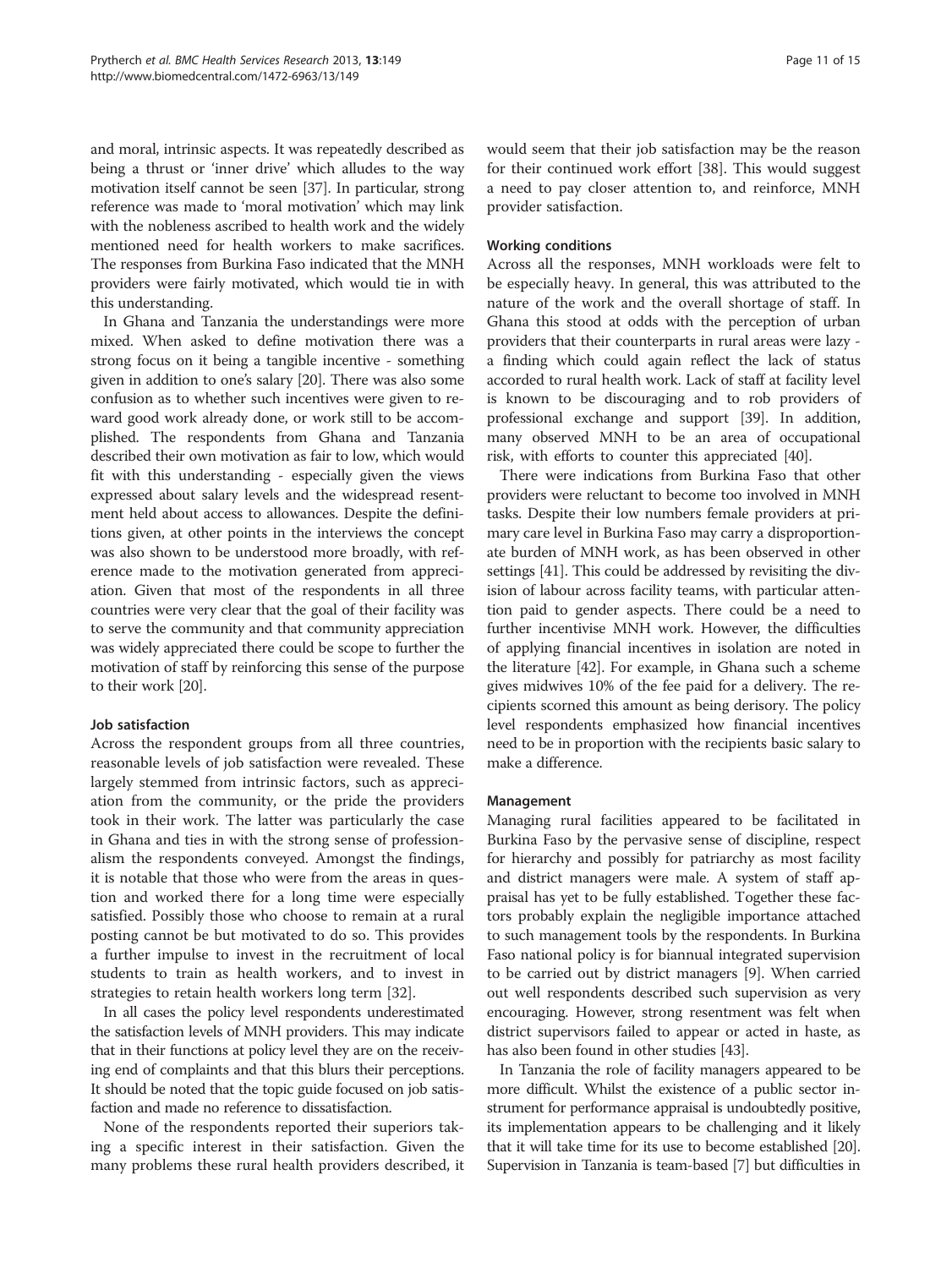getting the team together were noted. The predominance of lower level cadres at primary level makes supervision extremely important. Given the difficulty these staff were shown to face in asking for help and the managers' views about having to allocate tasks to individuals to ensure results, a more supportive, individualized approach to supervision, as exercised in Ghana, could be helpful. Indeed, the respondents from Ghana were the only ones to mention supervision as a non-financial incentive. An annual performance management tool is quite well established in Ghana. However, an effect of this has been that great importance is attached to winning the favour of managers, resulting in competition between staff. The complaints about managers using their positions to avoid the more unpleasant aspects of work showed that this importance is not necessarily linked to respect.

The differing recent histories of the three countries may help to explain the divergent findings with regards facility management. Whilst respect for hierarchies is acknowledged to be strong across Sub-Saharan Africa [\[44\]](#page-14-0), the French working culture may have served to particularly reinforce this tendency in Burkina Faso [\[45\]](#page-14-0). Tanzania, by contrast, experienced a period of socialism, and its people enjoy a common national language, which includes the leveling concept of the 'ndugu' or brotherhood. However, Okema [\(1996\)](#page-14-0) has associated this with challenges including indifference and a disregard for authority [[46](#page-14-0)]. This may help explain the described decline in discipline and the anxiety providers feel at being blamed for issues beyond their control. Chandler et al., 2009 observed that traditional values in Tanzania are currently experiencing a period of erosion [\[24](#page-14-0)].

#### Remuneration

A comparison of starting monthly salary for a midwife in the three countries show the figure to be approximately 750 UDS in Ghana [\[47\]](#page-14-0), 180 USD in Burkina Faso [\[48](#page-14-0)] and 175 USD in Tanzania [\[49\]](#page-14-0). Whilst this measure is limited as it does not include allowances or illustrate the purchasing power parity, it does provide us with an indication.

Against this backdrop it is interesting to note the acceptance of low salary found amongst some of the respondents in Burkina Faso, especially the lower cadres and female providers. It can perhaps be explained by the importance of hierarchies and gender roles. Indeed, others have found the main reason health workers in Burkina Faso remained in the public sector was for the provision of a good salary [[50\]](#page-14-0). However, it also emerged that more experienced and better-qualified providers did not share this acceptance and were more likely to complain about salaries. The district level respondents from Burkina Faso included medical doctors. They all compared their salary to that of neighbouring countries and indicated a readiness to emigrate. This readiness was not reflected amongst the sub-cadres of physicians that make up the other district respondents. This could reflect the limited possibilities that such sub-cadres have to emigrate [[51](#page-14-0)].

The responses from Tanzania and Ghana were unanimously dismissive of salary levels, considering them to be low in relation to the responsibility and volume of work. This is despite the fact that in 2006 Tanzania implemented a salary increase for public sector health workers and Ghana introduced a new public sector wage structure [[52](#page-14-0)]. The high degree of suspicion that is revealed as to who earns what could be overcome with greater transparency. The missing link between salary and performance was noted across all the countries. However, whilst in Burkina Faso it appeared that the notion of 'moral motivation' and decorating highly performing staff could help to bridge the gap, in Tanzania and Ghana the gap was shown to be resented. This ties in with the predominant understanding of motivation as something that was given in addition to salary to encourage providers to perform well. Work experience was also not perceived to be recognised in salary levels, which were considered to be tied to qualifications, with token increases for additional functions. This would offer potential to specifically incentivise work experience in rural areas, for example, for it to be better paid or to lead to opportunities for further education or promotion [\[31,44,53](#page-14-0)].

In the responses from Ghana there was a very open discussion about the financial importance of being able to undertake additional work in the private sector. Indeed, this may be a further reason that rural placements were so disliked [[54](#page-14-0)]. In Burkina Faso and Tanzania only district level staff mentioned working extra shifts in private facilities, which may reflect that such possibilities are limited for providers based in remote areas.

#### Interpersonal relations and quality of care

Appreciation from the community was described as encouraging in all the contexts. However, relations with communities were also shown to be complex. From all the countries the providers indicated that at a rural facility, and especially in the area of MNH, one's level of competence is readily exposed [[55\]](#page-14-0). This could partly explain why the lower cadres in Tanzania felt unsupported by their managers [[20](#page-14-0)]. From Burkina Faso there were reports of patients seeking to win the favour of specific health workers with gifts and of complaints of sexual harassment when maternal care was provided by men. Of particular concern is the view that communities were to blame for not seeking care in a timely manner, which could be indicative of a wider problem regarding the ethics of health workers. D'Ambruoso et al. [\[56\]](#page-14-0) describe how interpersonal relations between providers and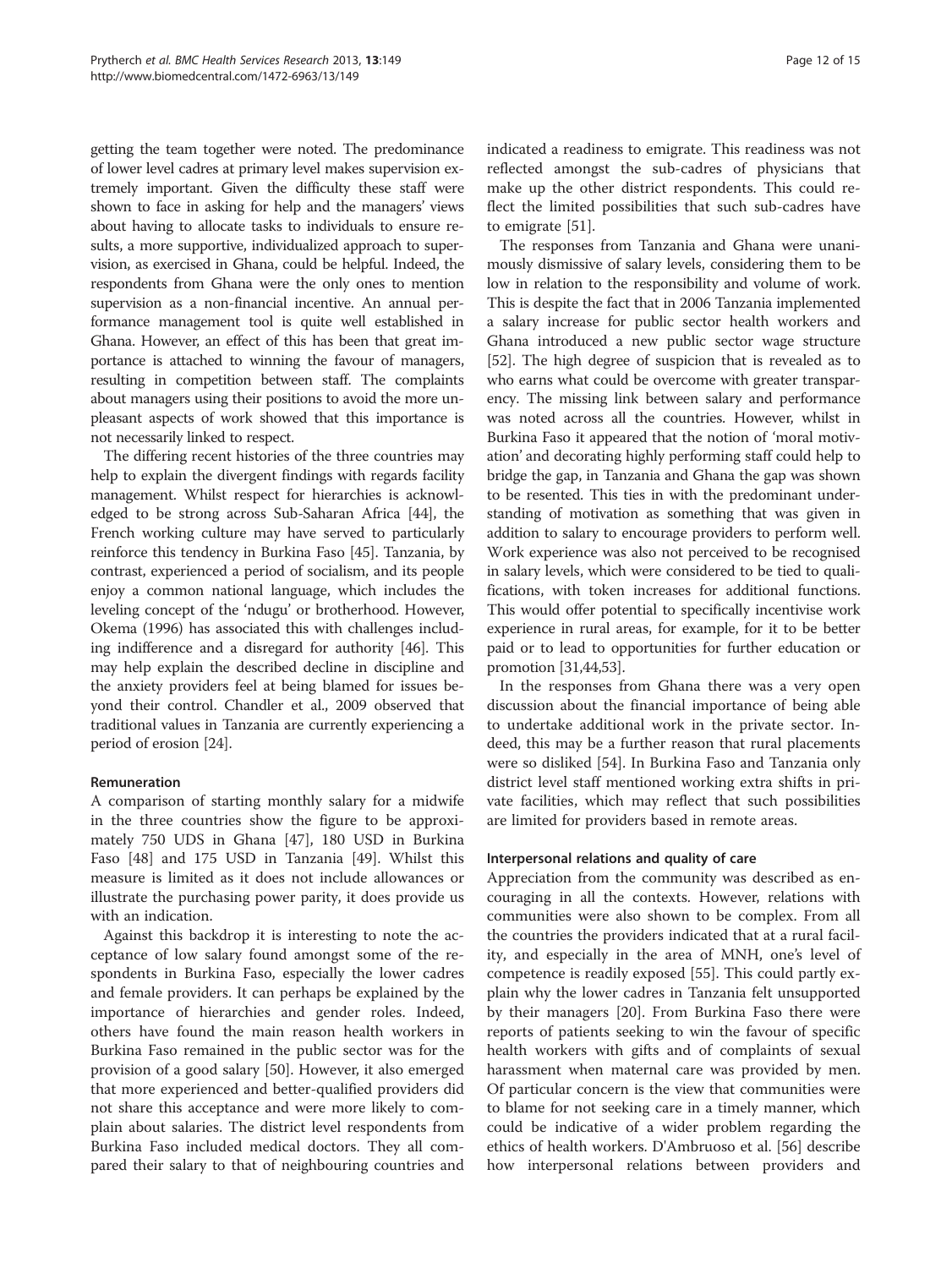patients hold the key to quality care [\[56\]](#page-14-0). It would seem that some providers need to be specifically encouraged to take personal responsibility for tasks or to work to the best of their ability.

The complaints made about the poor way that 'other 'or 'younger' providers, providers from different provinces, or simply providers 'these days' treated patients could be references to certain tendencies or contradictions in the respondents own character from which they prefer to disassociate themselves. Alternatively, the outrage this poor treatment instills in some of the respondents could indicate a need to afford peer criticism greater attention. It is interesting that the providers' personal faith was often referred to as a source of strength for not being drawn into such behaviours. It is possible that encouraging greater reflection on ones practice by creating supportive spaces where poor outcomes can be discussed, or where providers are sensitized to empathise with their patients, could also hold some potential.

Only in Burkina Faso were examples given of health workers feeling sufficiently secure in their teams to ask for help. This may be because higher qualified staff were often shown to look down on other providers. Chandler et al. [[24](#page-14-0)] also note the existence of 'snobbery 'between highly trained and auxiliary workers in Tanzania [[24](#page-14-0)]. In Ghana competitiveness between staff appears to make it difficult for colleagues to help one another. The lack of acceptance of which staff are selected to win awards may also be a reflection of this. Freitas ([2009](#page-14-0)) describes how it can be very hard for auxiliary staff to ask for help when uncertain and that this makes them particularly likely to hide their mistakes [[57](#page-14-0)]. These findings underline the difficulties that are likely to surround the use of practices such as maternal audits and learning from medical errors.

#### Incentives

Overall, there is considerable convergence in the types of financial incentives that were suggested across the three groups of respondents from both the public and private sectors. In Burkina Faso a rural allowance was considered very pressing. This was despite the fact that the housing allowance provided for all civil servants is notably higher in rural areas. Health insurance for health workers was also mentioned. This was already reported to be in place by the respondents from the other countries. The strong call for a reinstatement of the additional hours allowance in the responses from Ghana reflects how the withdrawal of benefits is an enduring cause of resentment [[58](#page-14-0)]. Moreover, the respondents from Ghana expressed particular concerns pertaining to pension provision, which were mirrored by the faith-based respondents from Tanzania. Indeed, the differences in employment conditions between public and facility-based health workers in Tanzania have

been shown to have more to do with additional benefits than the salary itself [\[59\]](#page-14-0).

There is also convergence in the types of non-financial incentives that were proposed. However, there were contrasts too, with supervision only found in the suggestions from Ghana and decorating health workers only mentioned frequently in the responses from Burkina Faso.

Amongst the respondents from Burkina Faso, there was strong agreement that incentives should be given to teams, with the exceptions of prizes for health workers. In Ghana the respondents had mixed views, whilst the responses from Tanzania revealed a preference for incentives to be given to individuals. The strong sense of team in Burkina Faso requires further clarification. It is possible that the Tanzanian respondents preference for incentives to go to individual providers may have been coloured by the ongoing, in-country policy debate and pilot schemes that feature this modality.

#### **Limitations**

This study drew its respondents from rural health centres in two or three districts of the countries concerned. The authors collectively command a strong knowledge of the settings and consider the respondents demonstrate 'recognizable consistency' with their context [\[60](#page-14-0)]. Given the coherence of the findings, they may be transferrable to other very similar, rural settings in the three countries concerned. Beyond the importance of the findings for the QUALMAT project's ongoing research, the issues may reflect phenomena of broader relevance, of which policymakers in the three countries should be cognisant. However, they clearly cannot be generalised statistically. By comparing the findings the tendency to generalisation may have been intensified and the reader is cautioned to this effect.

Furthermore, attention is drawn to a potential selection bias as only MNH providers and managers that were at their posts could be interviewed. It is arguable that these respondents are likely to be comparatively well motivated. Alternatively, they may have remained in their positions due to the failure of policies and management strategies and be less motivated for this very reason. The possible distortion that this may have introduced to the understandings of motivation should be born in mind.

It was retrospectively observed that the fact that the interviewers were part of the same social fabric as the respondents may have blinkered their ability to respond to the emerging definitions. Combined with the reasonably structured nature of the topic guide, this may have resulted in concepts not being fully explored.

#### Conclusions

The terms and concepts pertaining to motivation were shown to vary across the three settings. The extent to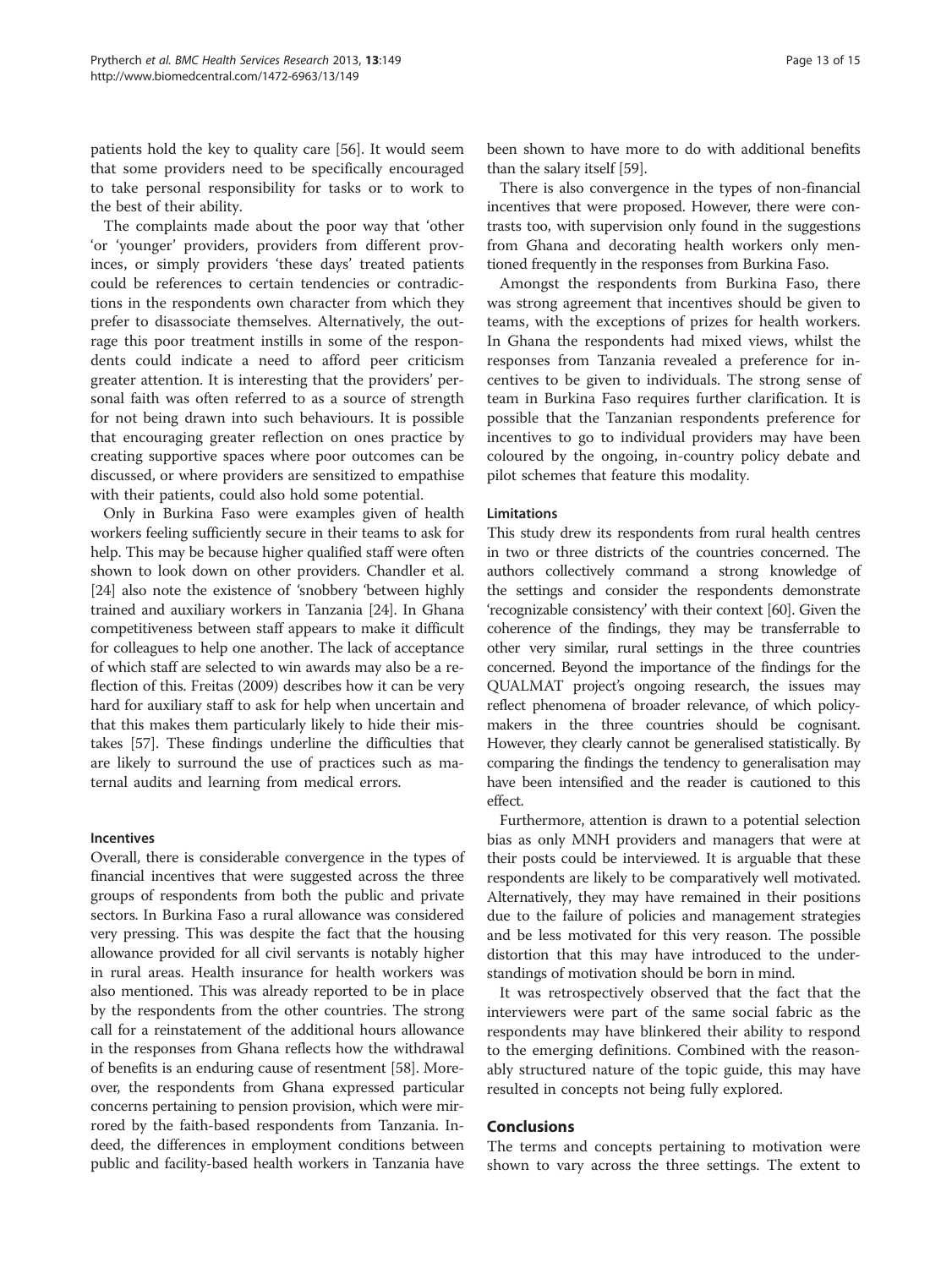<span id="page-13-0"></span>which this influenced the way providers described and perceived their own levels of motivation requires greater clarification.

In Burkina Faso, provider sex appeared to play a role in rural staff recruitment and available female providers may be carrying a particularly high MNH workload. This underlines the importance of gender-sensitive health workforce planning and retention strategies for progress in MNH.

Across all the countries there were indications that providers sometimes failed to treat their patients well and might find it hard to ask their colleagues for help. The training that all levels of MNH providers receive in professional ethics and the way this training is reinforced in practice, including through supervision, require closer attention.

Given the extent of the contrasts between the findings, in-depth country-level research may be considered an essential precondition for the introduction of incentive schemes. In all three settings, some providers who were willing to work in rural areas were found. Greater effort could be invested in understanding their profile, the types of incentives they would prefer, and if there are modalities that could reinforce this readiness to remain.

Any incentive scheme will be affected by the facility management capacity, the challenges associated with establishing performance appraisal tools, the intransparency shown to surround financial issues in some of the settings, pre-existing divisions between cadres as well as local preferences for certain types and modalities of incentives.

#### **OUALMAT**

The QUALMAT research project (Quality of Maternal and Prenatal Care: Bridging the Know-do Gap) funded as part of the 7th Framework Programme of the European Union (grant agreement 22982) is a collaboration between the Centre de Recherche en Santé de Nouna (Burkina Faso), Ghent University (Belgium), Heidelberg University (Germany), Karolinska Institute (Sweden), Muhimbili University of Health and Allied Sciences (Tanzania), and Navrongo Health Research Centre (Ghana). The overall objective of this research is to improve the motivation and performance of health workers and ultimately the quality of pre-natal and maternal care services. The intervention packages include the development and implementation of a system of performance based incentives and a computer-assisted clinical decision support system (CDSS) based on WHO guidelines. The interventions are evaluated in a pre-post controlled study design in rural Burkina Faso, Ghana and Tanzania between 2009–2014.

#### Abbreviations

GNI: Gross National Income; MDG: Millennium Development Goal; MNH: Maternal and neonatal health; OECD: Organisation for Economic Cooperation and Development; PHC: Primary Health Care; USD: American dollars.

#### Competing interests

The authors declare that they have no competing interests.

#### Authors' contributions

HP was highly involved in development of the topic guide, undertook preliminary coding for Tanzania data, cross coding and further rounds of coding and analysis for all countries, led process of exchange during analysis, prepared the first draft of the article. MK gave input to the topic guide, undertook the pre-test of the French version of the topic guide, conducted the interviews in Burkina Faso, transcribed the interviews, undertook preliminary coding, endorsed the further stages of coding and analysis for the Burkina Faso data. GA gave input to the topic guide, conducted and transcribed the interviews in Ghana, undertook preliminary coding, endorsed the further stages of coding and analysis for the Ghana data. JW gave input to the topic guide, endorsed the further stages of coding and analysis for the Ghana data. DK gave input to the topic guide, undertook the pre-test and conducted the interviews in Tanzania, transcribed and translated the interviews, coordinated the quality control thereof, endorsed the stages of analysis for the Tanzania data. MTL led the processes of developing the topic guide, endorsed the coding and analysis of the Tanzania data after each round and contributed to the development of the article. MY gave input to the topic guide, endorsed the stages of analysis for the Burkina Faso data, provided input to the article. MM backstopped the development of the topic guide and contributed to the article. RS contributed to the study design, contributed to developing the topic guide, oversaw the analysis and contributed to the article. All the authors read and approved the final manuscript.

#### Acknowledgments

Untold gratitude is extended to the respondents who gave their time to partake in these interviews.

Helpful comments on an earlier draft were gratefully received from Bergis Schmidt-Ehry, Siegrid Tautz and Rainer Kuelker. The comments of the two peer reviewers selected by the journal are acknowledged for having helped the authors improve the discussion section.

Thanks are also extended to Ben Meehan, NVivo trainer and consultant. An overview of these findings was presented at the 13<sup>th</sup> Triennial World Congress on Public Health, April 23–27, 2012 Addis Ababa, Ethiopia.

#### Author details

<sup>1</sup>Institute of Public Health, University of Heidelberg, Im Neuenheimer Feld 324, Heidelberg 69120, Germany. <sup>2</sup>Nouna Health Research Centre (CRSN) Nouna, Burkina Faso. <sup>3</sup>Navrongo Health Research Centre, Navrongo, Ghana.<br><sup>4</sup>School of Bublic Hoalth and Social Sciences, Muhimbili University of Hoalth <sup>4</sup>School of Public Health and Social Sciences, Muhimbili University of Health and Allied Sciences, Dar es Salaam, Tanzania.

#### Received: 9 February 2012 Accepted: 22 April 2013 Published: 25 April 2013

#### References

- 1. Parkhurst JO, Penn-Kekana L, Blaauw D, Balabanova D, Danishevski K, Rahman SA, Onama V, Ssengooba F: Health systems factors influencing maternal health services: a four-country comparison. Health Policy 2005, 73(2):127-138.
- 2. World Health Organization: Packages of interventions for family planning, safe abortion care, maternal, newborn and child health. Geneva: WHO; 2010.
- 3. World Health Organization: Trends in maternal mortality: 1990–2008. Estimates developed by WHO, UNICEF, UNFPA and The World Bank. Geneva: WHO; 2010.
- 4. World Health Organization: World health statistics. 2010. [http://www.who.int/](http://www.who.int/whosis/whostat/EN_WHS10_Full.pdf) [whosis/whostat/EN\\_WHS10\\_Full.pdf.](http://www.who.int/whosis/whostat/EN_WHS10_Full.pdf)
- 5. The World Bank: World Bank online data. [http://data.worldbank.org/](http://data.worldbank.org/indicator/) [indicator/](http://data.worldbank.org/indicator/).
- United Nations Development Programme (UNDP): Human development report 2011 Sustainability and equity: a better future for all. New York: UNDP; 2011.
- 7. Ministry of Health and Social Welfare: Health sector strategic plan 2009 -2015 (HSSP III) 'Partnership for delivering the Millennium Development Goals'. Dar-es-Salaam: Government of Tanzania; 2009.
- 8. United Nations Economic and Social Council (ECOSOC): Development strategies that work: policies to reduce maternal mortality. Ghana; 2007. [http://www.un.org/](http://www.un.org/en/ecosoc/docs/pdfs/achieving_global_public_health_agenda.pdf) [en/ecosoc/docs/pdfs/achieving\\_global\\_public\\_health\\_agenda.pdf.](http://www.un.org/en/ecosoc/docs/pdfs/achieving_global_public_health_agenda.pdf)